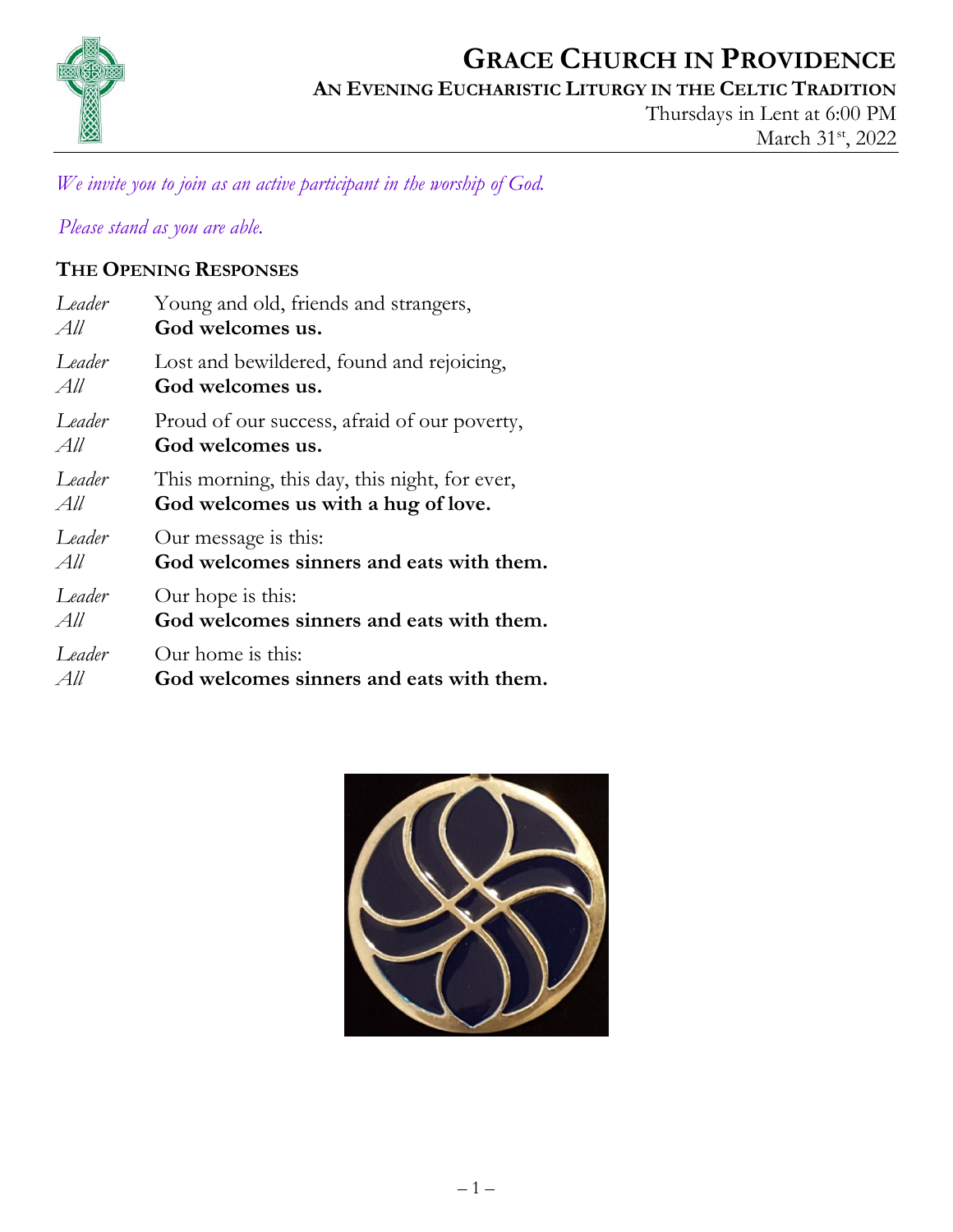

### **THE PRAYERS**

Leader God of life, do not darken your light to us, God of life, do not limit your joy in us, God of life, do not shut your door to us, God of life, do not refuse us your mercy.

*All* **Lord, do not refuse us your mercy.**

*Leader* O God of life, eternity cannot hold you, nor can our little words catch the magnificence of your kindness. Yet in the space of our small hearts and in silence you can come close and repair us.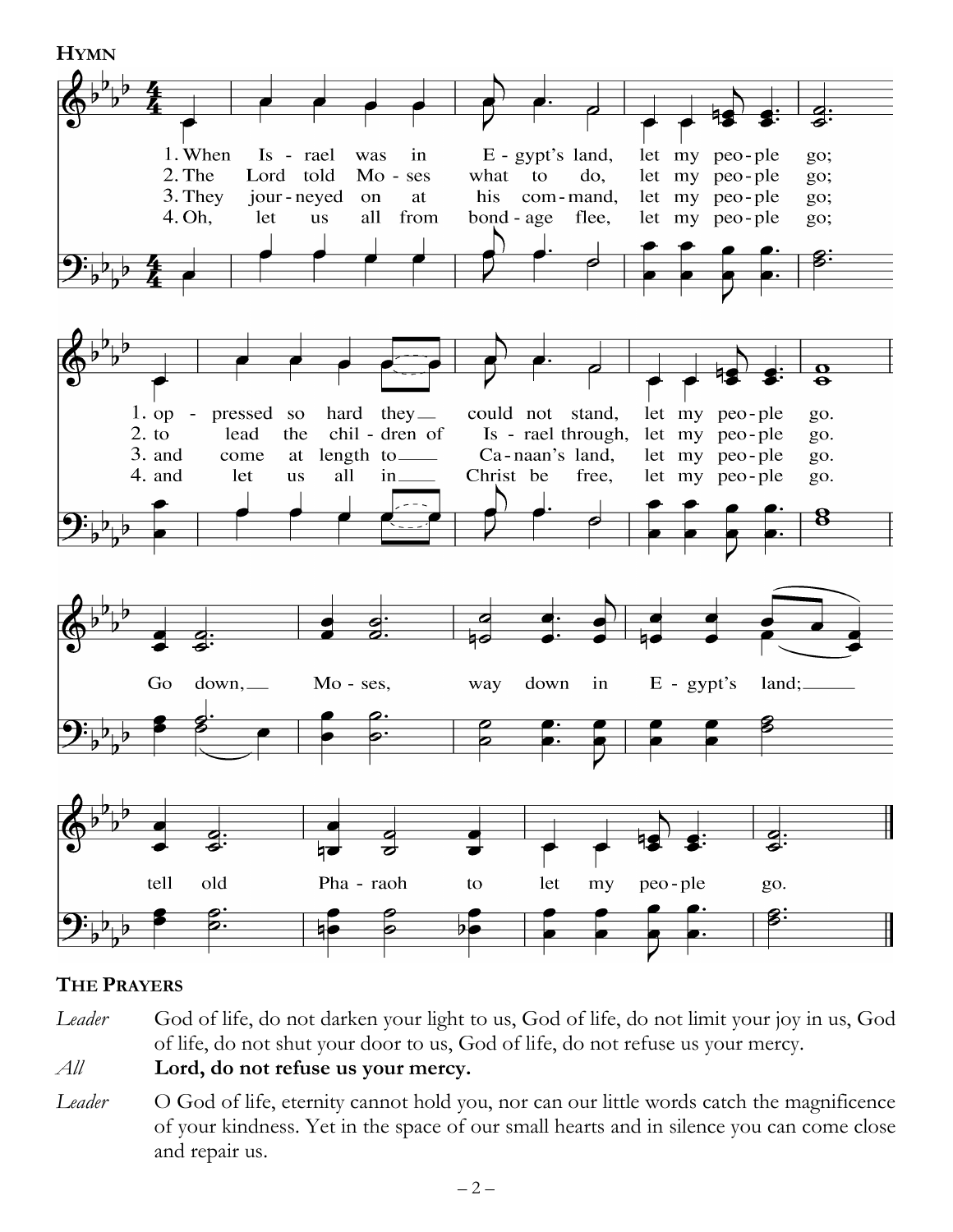### *A brief moment of silence is observed.*

Leader O God of life, grant us your forgiveness, *All* **For our careless thoughts, for our thoughtless deeds, for our empty speech and the words with which we wounded.**

*A brief moment of silence is observed.*

Leader O God of life, grant us your forgiveness,

### *All* **For our false desires, for our hateful actions, for our wastefulness and for all we left untended.**

*A brief moment of silence is observed.*

- *Leader* O loving Christ, hanged on a tree yet risen in the morning, scatter the sin from our souls as the mist from the hills; begin what we do, inform what we say, redeem who we are.
- *All* **In you we place our hope, our great hope, our living hope, this day and evermore. Amen.**

### *Please be seated.*

### **THE WORD OF GOD**

*Reader* Listen for the Word which God has spoken;

*All* **SPEAK LORD, TO OUR SPEAKING, Speak, Lord, to our listening, Speak, Lord, to our souls' deep understanding.**

*Reader* A reading from the Book of Exodus. *Exodus 32:7-14*

HE LORD SAID TO MOSES, 'Go down at once! Your people, whom you brought up out of the land of Egypt, have acted perversely; they have been quick to turn aside from the way that I commanded them; they have cast for themselves an image of a calf, and have HE LORD SAID TO MOSES, 'Go down at once! Your people, whom you brought up out of the land of Egypt, have acted perversely; they have been quick to turn aside from the way that I commanded them; they have cast for themselve out of the land of Egypt!" ' The LORD said to Moses, 'I have seen this people, how stiff-necked they are. Now let me alone, so that my wrath may burn hot against them and I may consume them; and of you I will make a great nation.' But Moses implored the LORD his God, and said, 'O LORD, why does your wrath burn hot against your people, whom you brought out of the land of Egypt with great power and with a mighty hand? Why should the Egyptians say, "It was with evil intent that he brought them out to kill them in the mountains, and to consume them from the face of the earth"? Turn from your fierce wrath; change your mind and do not bring disaster on your people. Remember Abraham, Isaac, and Israel, your servants, how you swore to them by your own self, saying to them, "I will multiply your descendants like the stars of heaven, and all this land that I have promised I will give to your descendants, and they shall inherit it for ever." ' And the LORD changed his mind about the disaster that he planned to bring on his people.

*Reader* Hear what the Spirit is saying to the people.

*People* **Thanks be to God.**

*Please stand as you are able.*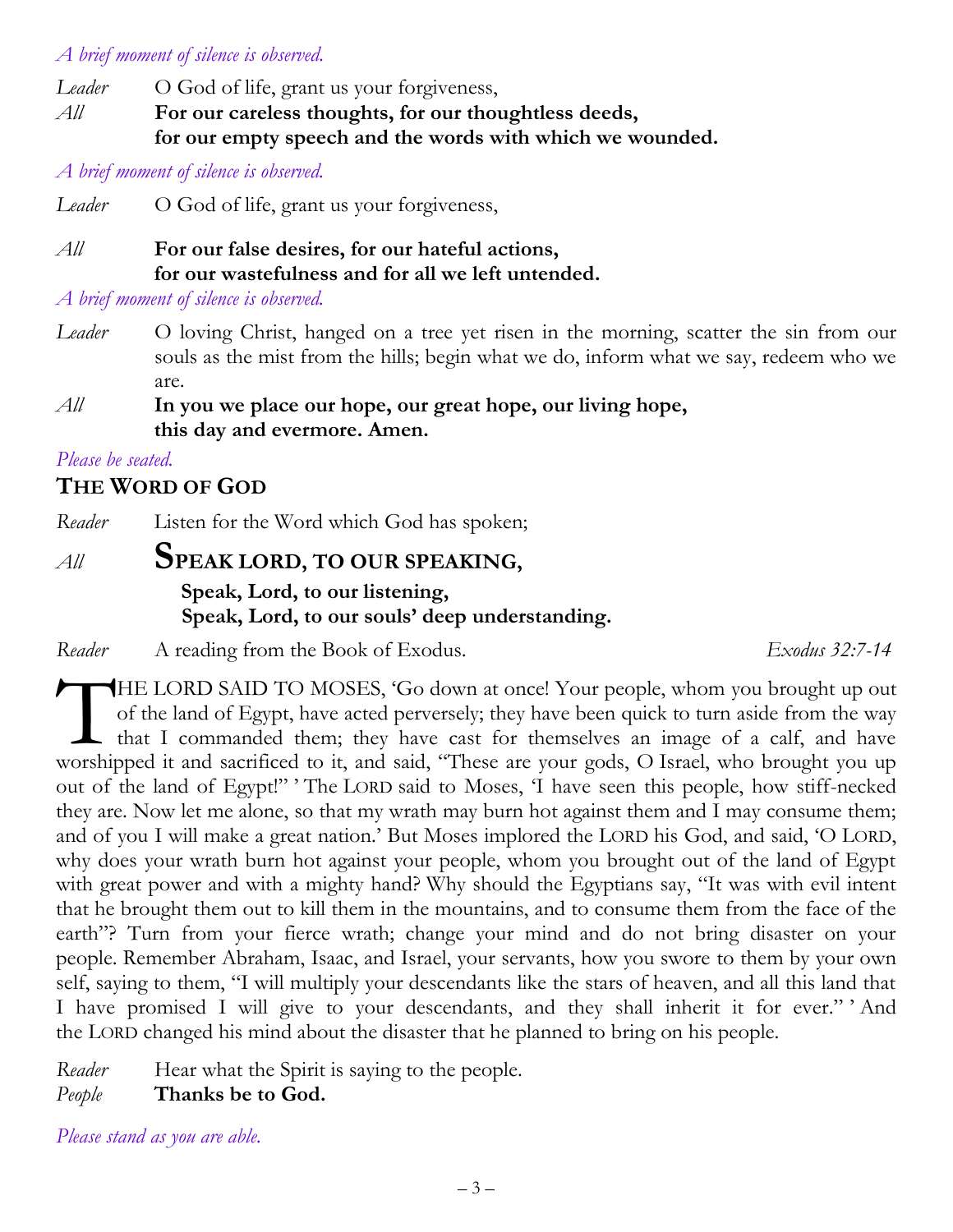### **THE GOSPEL ACCLAMATION**

*The Cantor sings the acclamation first, then the Congregation repeats it. The Cantor then sings the verse and the acclamation is repeated by all.*



#### **THE HOLY GOSPEL** *John 5:30-47*

*Celebrant* The Holy Gospel of our Lord Jesus Christ according to John.

### *People* **Glory to you, Lord Christ.**

CAN DO NOTHING ON MY OWN. As I hear, I judge; and my judgement is just, because I seek to do not my own will but the will of him who sent me. If I testify about myself, my testimony is not true. There is another who testifies on my behalf, and I know that his CAN DO NOTHING ON MY OWN. As I hear, I judge; and my judgement is just, because I seek to do not my own will but the will of him who sent me. If I testify about myself, my testimony is not true. There is another who testif accept such human testimony, but I say these things so that you may be saved. He was a burning and shining lamp, and you were willing to rejoice for a while in his light. But I have a testimony greater than John's. The works that the Father has given me to complete, the very works that I am doing, testify on my behalf that the Father has sent me. And the Father who sent me has himself testified on my behalf. You have never heard his voice or seen his form, and you do not have his word abiding in you, because you do not believe him whom he has sent. You search the scriptures because you think that in them you have eternal life; and it is they that testify on my behalf. Yet you refuse to come to me to have life. I do not accept glory from human beings. But I know that you do not have the love of God in you. I have come in my Father's name, and you do not accept me; if another comes in his own name, you will accept him. How can you believe when you accept glory from one another and do not seek the glory that comes from the one who alone is God? Do not think that I will accuse you before the Father; your accuser is Moses, on whom you have set your hope. If you believed Moses, you would believe me, for he wrote about me. But if you do not believe what he wrote, how will you believe what I say?

*Celebrant* The Gospel of the Lord. *People* **Praise to you, Lord Christ.**





**THE HOMILY** Matthew Sneider

### *Please stand as you are able.*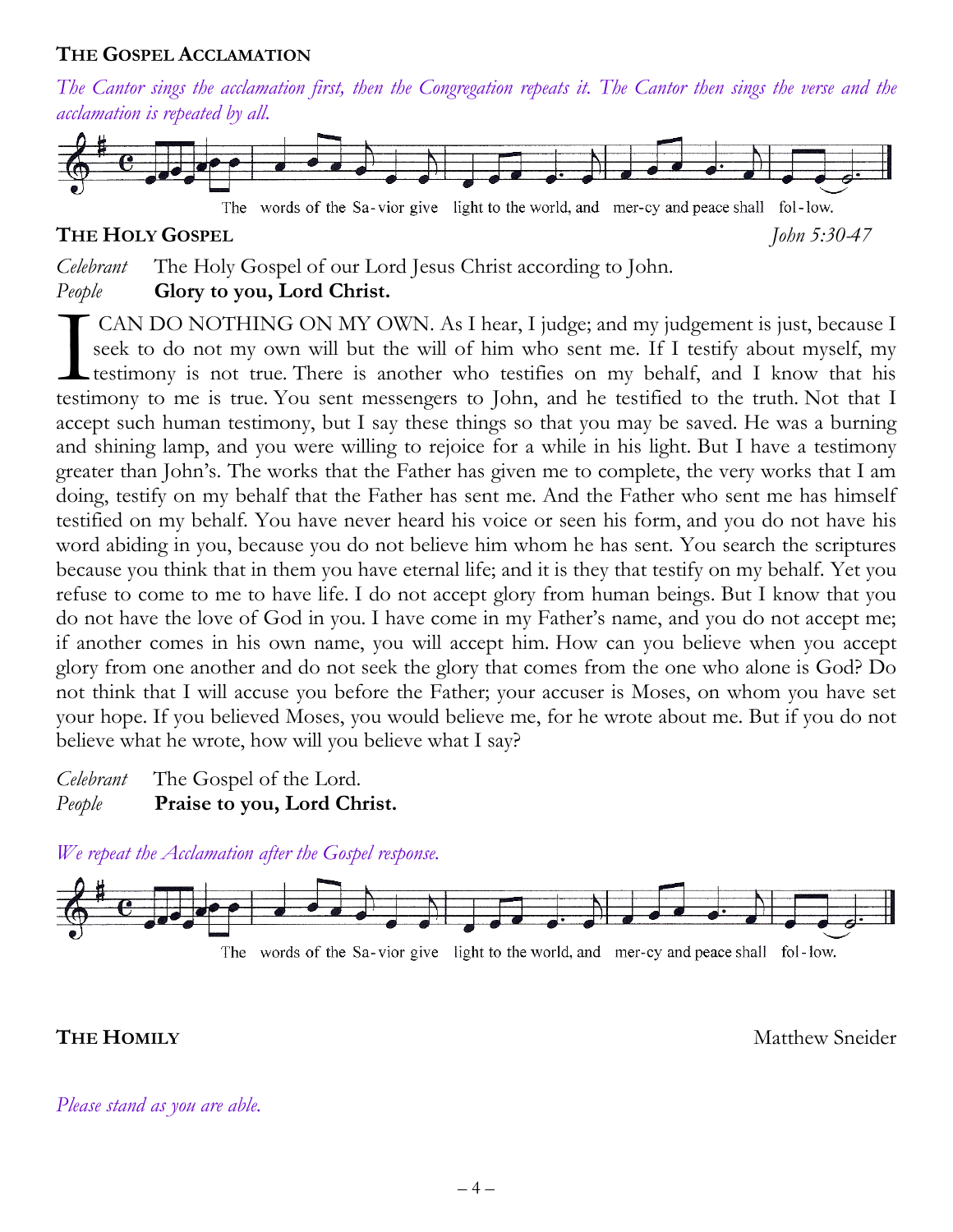### **THE CREED**

- *Leader* We believe, O God of all gods, that you are the eternal maker of life: We believe, O God of all gods, that you are the eternal maker of love.
- *All* **W<sup>E</sup> BELIEVE, O Lord and God of all people, that you are the Creator of the high heavens, that you are the Creator of the skies above, that you are the Creator of the oceans below.**
- *Leader* We believe, O Lord and God of all people, that you are the one who created our souls and set their course, that you are the one who created our bodies from dust and from ashes, that you gave to our bodies their breath and to our souls their possession.

### *All* **GOD, BLESS TO US OUR BODIES, God, bless to us our souls, God, bless to us our lives, God, bless to us our belief.**

### **THE PRAYERS OF THE PEOPLE**

- *Leader* Gracious God, you have promised to hear when we pray in the name of your Son. Therefore in confidence and trust we pray for the Church:
- *Reader* Father, enliven the Church for its mission.
- *All* **That we may be salt of the earth and light to the world.**
- *Reader* Breathe fresh life into your people.
- *All* **Give us power to reveal Christ in word and action.**
- *Leader* We pray for the world:

*Reader* Creator of all, lead us and every people into ways of justice and peace.

- *All* **That we may respect one another in freedom and truth.**
- *Reader* Awaken in us a sense of wonder for the earth and all that is in it.
- *All* **Teach us to care creatively for its resources.**
- *Leader* We pray for the community:
- *Reader* God of trust, inspire with your wisdom those whose decisions affect the lives of others.
- *All* **That all may act with integrity and courage.**
- *Reader* We remember those who are celebrating birthdays or anniversaries this week. Give grace to all whose lives are linked with ours.
- *All* **May we serve Christ in one another, and love as he loves us.**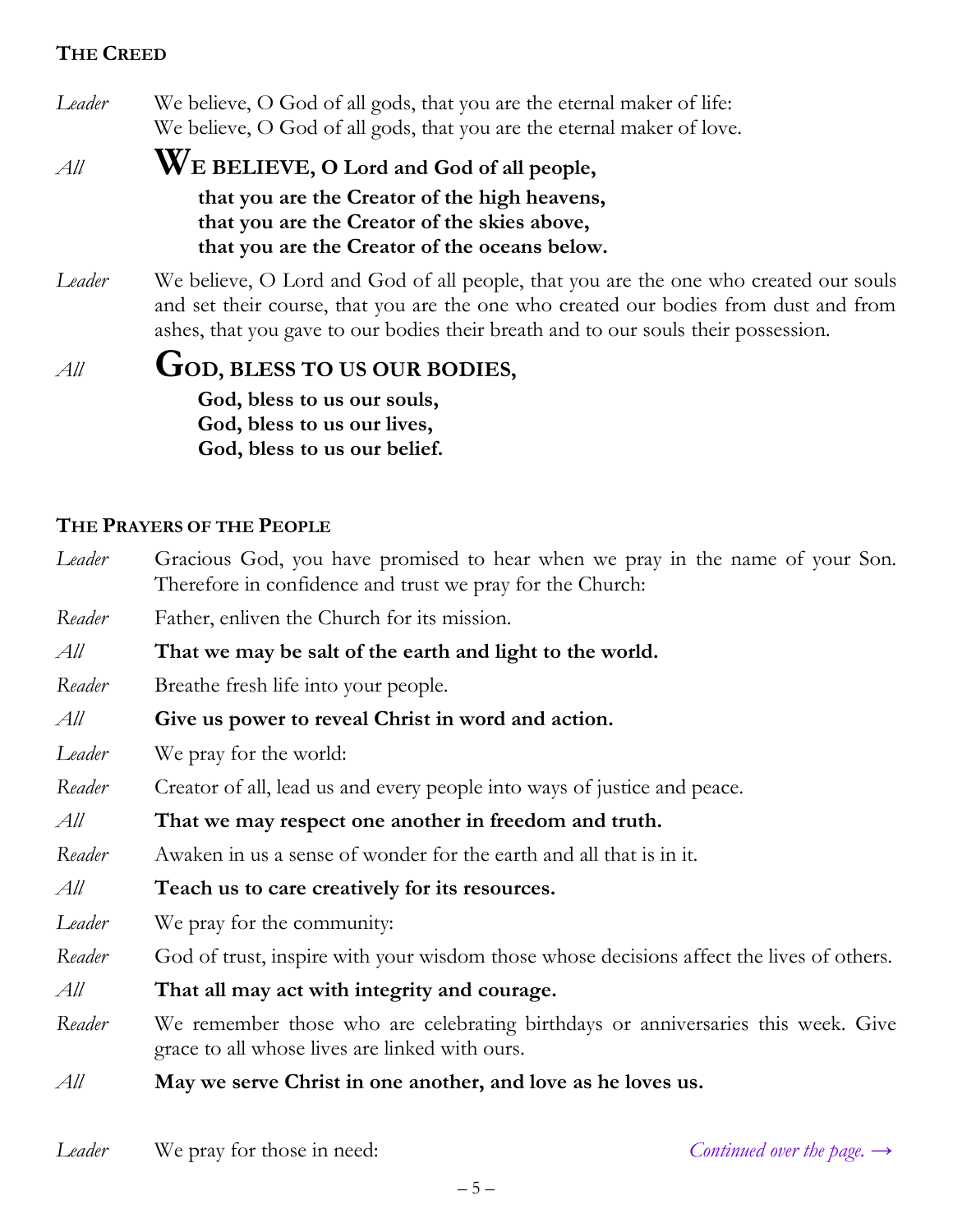*Reader* We remember those who have asked for our prayers. God of hope, comfort and restore all who suffer in body, mind or spirit.

### *All* **May they know the power of your healing love.**

- *Reader* Make us willing agents of your compassion.
- *All* **Strengthen us as we share in making people whole.**
- *Leader* We remember those who have died and those who mourn:
- *Reader* We remember with thanksgiving those who have died in the faith of Christ, and those whose faith is known to you alone.

### *All* **Father, into your hands we commend them.**

*Reader* Give comfort to those who mourn.

### *All* **Bring them peace in their time of loss.**

- *Leader* We pray for ourselves and our ministries:
- *Reader* Lord, you have called us to serve you.

## *All* **GRANT THAT WE MAY WALK IN YOUR PRESENCE:**

 **your love in our hearts, your truth in our minds, your strength in our wills; until, at the end of our journey, we know the joy of our homecoming and the welcome of your embrace, through Jesus Christ our Lord. Amen.**

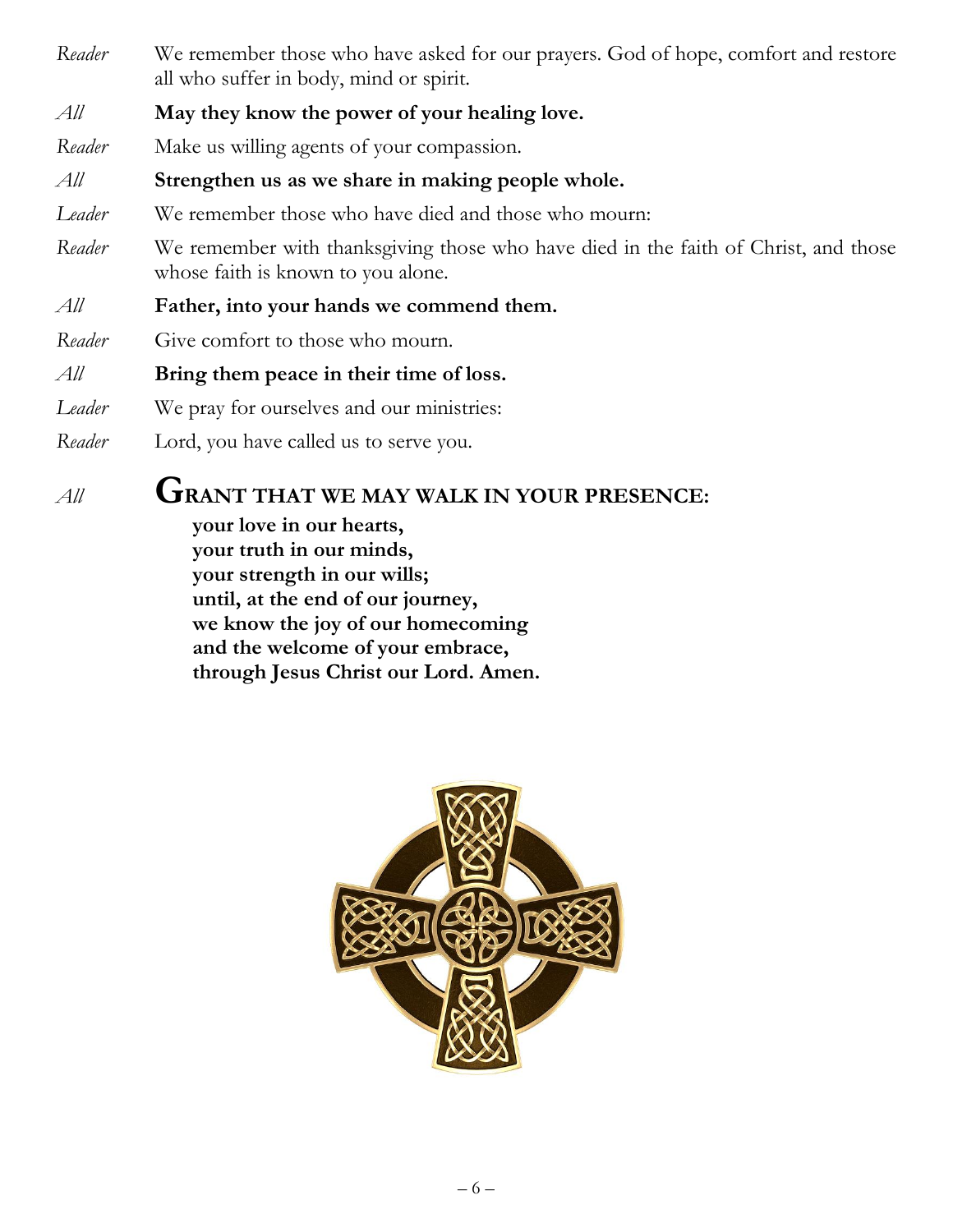### **THE INVITATION TO THE TABLE**

*Please be seated and join in singing the Offertory Hymn on the following page.*

#### 1.Spi - rit of God, live life,  $Con -$ T<sub>1</sub> long  $\overline{\mathbf{a}}$ not act to  $\mathbf{a}$ part. 2. Here, in the lone - li ness of pain. keep com - pa with  $\overline{a}$ ny me.  $Mv$ 3.Deep in the hid - den heart of fear. my hope is  $turn - ing$ sour.  $Pre$ rest - less 4.Lost change, spi - rit lacks the Ex in  $\mathbf{a}$ rush for my pace. 5.Spi - rit of God, with  $com - ing$ make be real in me. me  $be$ one; Piano fused and  $\mathbf{I}$ hurt. ask you now to show me where to start. bo  $\sim$ dy is your space. Make room for  $cour - age.$ Set me free.  $anx - ious$ mind pare and help  $mv$ to op - en to your power. press your - self in me. Pre - sent chal - lenge, a not  $\mathbf{a}$ race.  $bo - dy$ , mind, spi - rit whole. I am well and and be gun.

### *Please stand as you are able.*

### **THE GREAT THANKSGIVING**

**AT THE OFFERTORY, HYMN**

| Celebrant | The Lord is with you.                      |
|-----------|--------------------------------------------|
| People    | And also with you.                         |
| Celebrant | Lift up your hearts.                       |
| People    | We lift them up to God.                    |
| Celebrant | Let us give thanks to the Holy One.        |
| People    | It is right to give our thanks and praise. |
| Celebrant |                                            |

IT IS RIGHT AND A GOOD AND JOYFUL THING always and everywhere to give thanks to you, O God. You created us to live in communion with you, yet we turned away. In the beginning, your Spirit moved across the waters, and creat T IS RIGHT AND A GOOD AND JOYFUL THING always and everywhere to give thanks to you, O God. You created us to live in communion with you, yet we turned away. In the beginning, your Spirit moved across the waters, and creation began. You made human beings in back. You spoke through your prophet Joel: Return to me with all your heart, for I am gracious and merciful, slow to anger and abounding in steadfast love. And so with people from all times and places, in every language, with all creation, we praise your name:

*Please join in singing the Sanctus*  $\breve{c}$  *Benedictus on the following page.*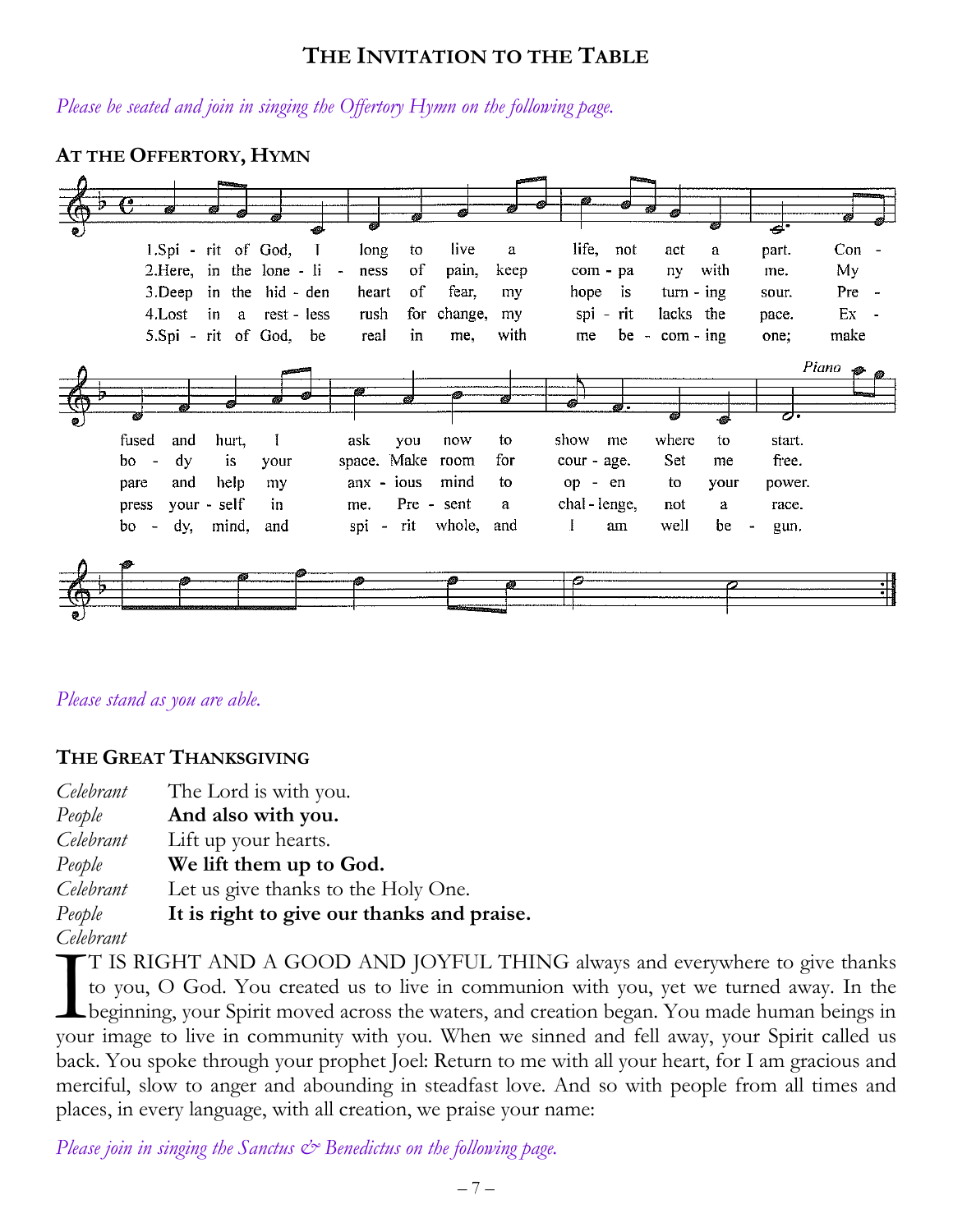

*Setting: St. Anne's Mass, James MacMillan (b. 1952)*

*Celebrant* Thanks be to you, Holy God, for steadfast mercy. You are holy and blessed is your child Jesus Christ. Your Spirit flowed through his life as he became the bridge for our reconciliation. In this season we remember his life and work.

*People* **Lead us in your truth and teach us, for you are the God of our salvation.**

*Celebrant* God of the Covenant, you saved those on the ark through the flood and gave them your sign of Covenant, the rainbow. Through repentance and baptismal waters we too have been saved, and made signs of your New Covenant in Jesus Christ.

*People* **Lead us in your truth and teach us, for you are the God of our salvation.**

*Celebrant* After Jesus was baptized in the Jordan, your Spirit drove him out into the wilderness. Like Jesus, we too are tempted. Yet he showed us how to resist evil.

*People* **Lead us in your truth and teach us, for you are the God of our salvation.**

*Celebrant* Coming out of the wilderness, Jesus began proclaiming your good news, saying, "The time is fulfilled, and the kingdom of God has come near; repent, and believe in the good news."

*People* **Lead us in your truth and teach us, for you are the God of our salvation.**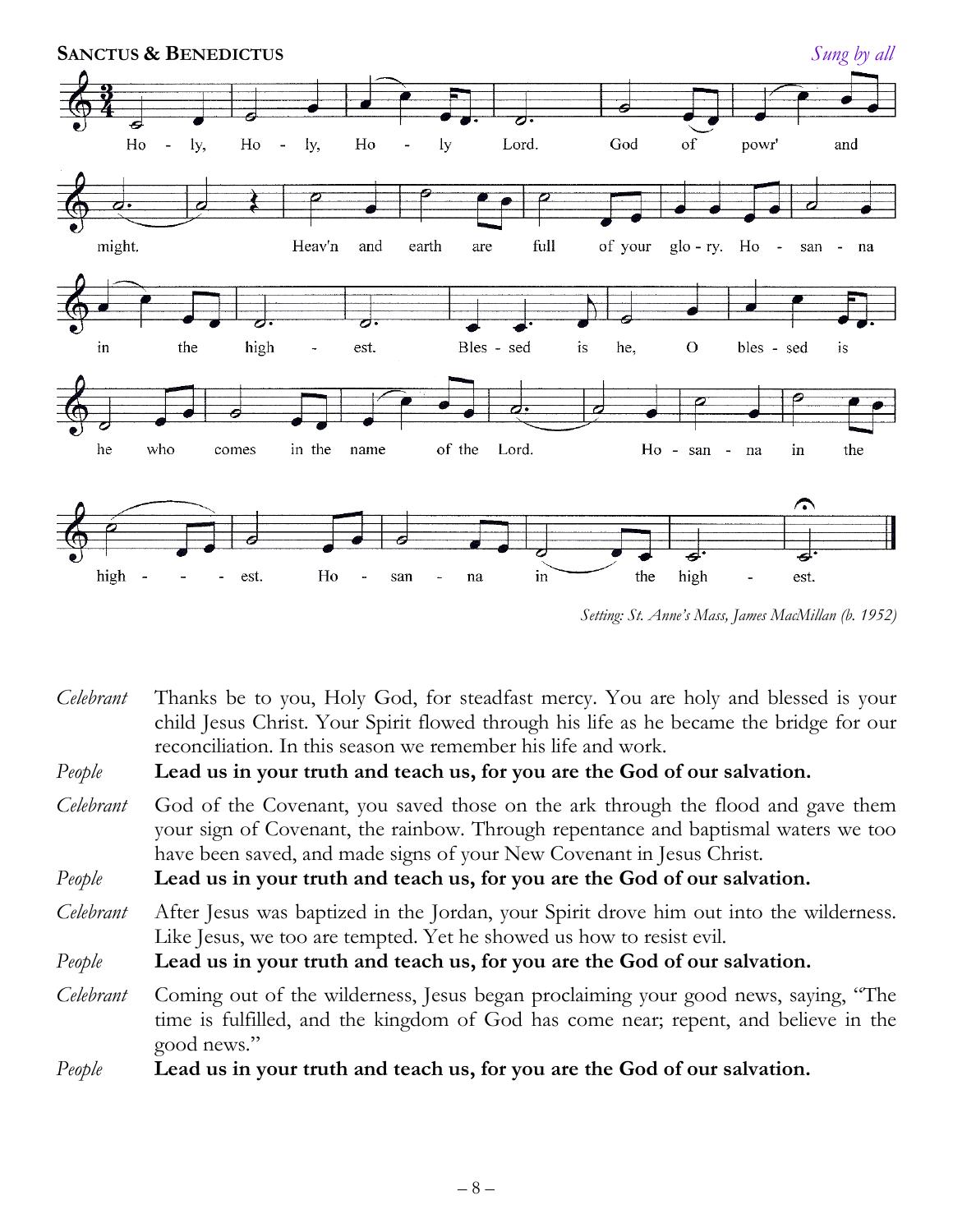*Celebrant*

N HIS FINAL EVENING WITH HIS DISCIPLES, Jesus took bread, and when he had given thanks, he broke it and gave it to them, saying, "This is my body, which is given for you; do this in remembrance of me." After supper Jesus did the same with the cup, saying, <sup>outbrank</sup> N HIS FINAL EVENING WITH HIS DISCIPLES, Jesus took bread, and when he had given thanks, he broke it and gave it to them, saying, "This is my body, which is given for you; do this in remembrance of me." After sup me."

*Celebrant* We bring our whole selves to you, as we proclaim the mystery of faith:

### *People* **Christ has died; Christ is risen; Christ will come again.**

*Celebrant*

OUR OUT YOUR HOLY SPIRIT ON US and on these gifts of bread and cup that they may be for us the Body and Blood of your Son, Jesus Christ, our Savior. May this meal be for us signs of your gracious mercy: forgiveness of our sins and promise of salvation. Bring **POUR OUT YOUR HOLY SPIRIT ON**<br>may be for us the Body and Blood of yo<br>for us signs of your gracious mercy: forgi<br>your reign near to us in this meal, Mighty Spirit.

*Celebrant* Draw us together in the ark of your church, that we may be signs of your covenant in the world, Covenanting God, Resisting Christ, and Saving Spirit, One God in Three. *People* **To you be all praise and glory, Holy God, now and forever. Amen.** *Celebrant* We break this bread to share in the body of Christ: *All* **Though we are many, we are one body for we all share in the one bread.** *Celebrant* Every time we eat this bread and drink of this cup: *All* **We proclaim the Lord's death until he comes**. *Celebrant* Look, here is your Lord coming to you in bread and wine. These are the gifts of God for the people of God.

### **THE COMMUNION**

*If you would prefer to receive a blessing, cross your arms over your chest when you come to the altar. We also have gluten-free wafers for those who are allergic.*

### **THE CLOSING PRAYER**

Leader God, our God, you have called us to be a people on the move; travelling light, dying to live, ready to lose ourselves for the sake of the world.

*All* **LEAD US ON OUR JOURNEY from who we are to who you want us to be; so that patience is built into us, kindness is assumed in us, gentleness is part of us, compassion flows from us, truth is second nature to us and the commitment of love is part of us.**

*Please join in singing the hymn on the following page.*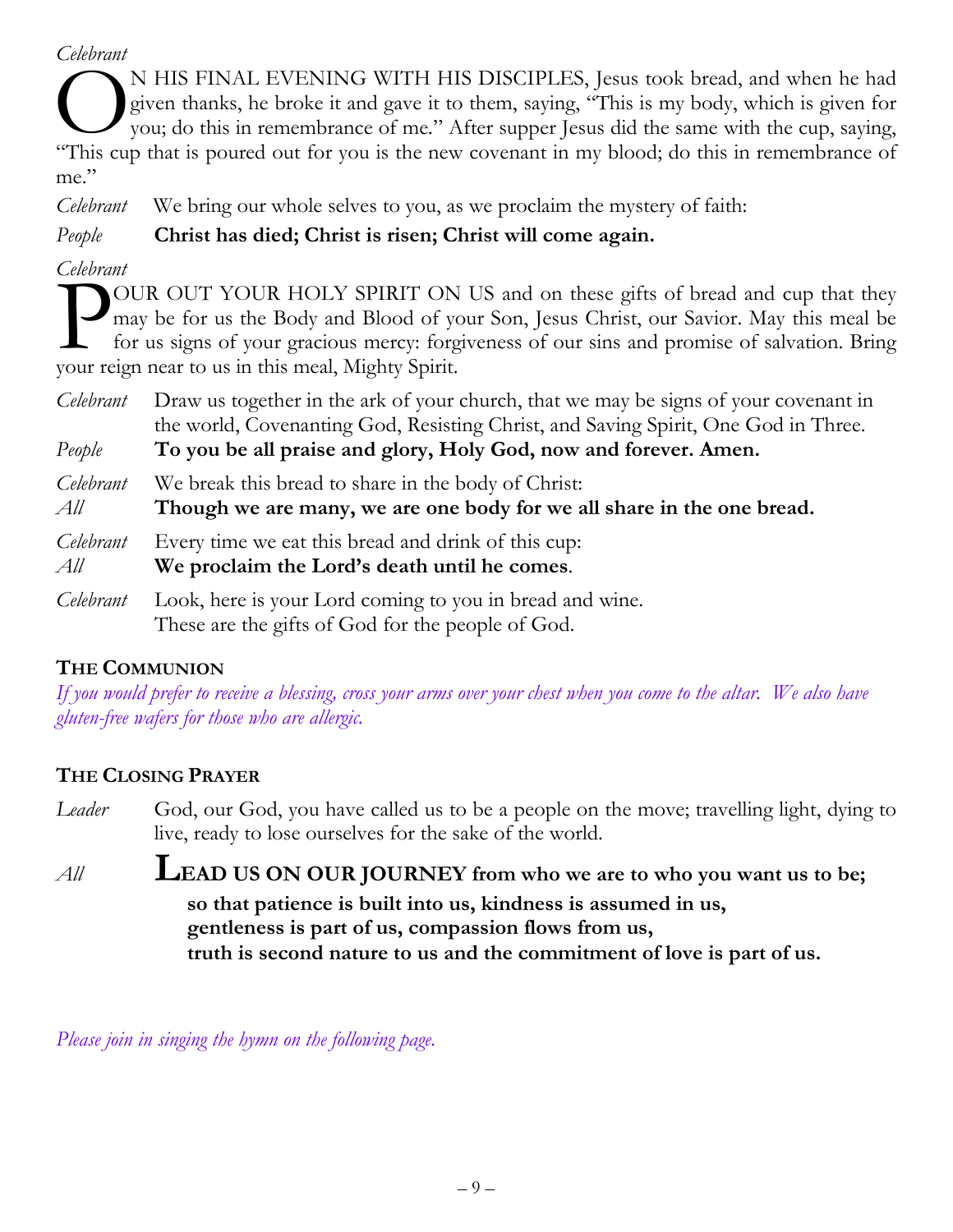| <b>HYMN</b> |         |              |                                 |        |           |            |        |                                 |    |           |      |                        |        |            |          |  |
|-------------|---------|--------------|---------------------------------|--------|-----------|------------|--------|---------------------------------|----|-----------|------|------------------------|--------|------------|----------|--|
|             |         |              |                                 |        |           |            |        |                                 |    |           |      |                        |        |            |          |  |
|             |         |              |                                 |        |           |            |        |                                 |    |           |      | u e                    |        |            |          |  |
|             | 1.Will  | you          | come                            | and    | fol -     | low        | me     | if                              | I  | but       | call | your                   | name?  |            | Will you |  |
|             | 2. Will | you          | love                            | the    | "You"     | you        | hide   | if                              | I  | but       | call | your                   | name?  |            | Will you |  |
|             |         | 3.Lord, your | sum - mons                      |        | ech - oes |            | true   | when you                        |    | but       | call | my                     | name.  |            | Let me   |  |
|             |         |              |                                 |        |           |            |        |                                 |    |           |      |                        |        |            |          |  |
|             |         |              |                                 |        |           |            |        |                                 |    |           |      |                        |        |            |          |  |
|             |         |              |                                 |        |           |            |        |                                 |    |           | ,,   | , ⊜                    |        |            |          |  |
|             | go      | where you    |                                 | don't  | know      |            | and ne | ver<br>$\overline{\phantom{a}}$ | be |           | the  | same?                  |        | Will you   |          |  |
|             | quell   | the          | fear                            | $in -$ | side      |            | and ne | ver<br>$\overline{\phantom{a}}$ | be |           | the  | same?                  |        |            | Will you |  |
|             | turn    | and          | fol<br>$\overline{\phantom{a}}$ | low    | you       |            | and ne | ver<br>$\overline{\phantom{a}}$ | be |           | the  | same.                  |        | In your    |          |  |
|             |         |              |                                 |        |           |            |        |                                 |    |           |      |                        |        |            |          |  |
|             |         |              |                                 |        |           |            |        |                                 |    |           |      |                        |        |            |          |  |
|             |         |              |                                 |        |           |            |        |                                 |    |           |      |                        |        |            |          |  |
|             | let     | my love      | be                              | shown? |           | Will       | you    | let                             |    | my Name   |      | be                     | known? | Will       | you      |  |
|             | use     | the faith    | you've                          | found  |           | to         |        | re - shape                      |    | the world |      | a - round              |        | through my |          |  |
|             | com     | $-pa - ny$   | I'11                            | go     |           | where your |        | love                            |    |           |      | and foot - steps show, |        | thus       | I'11     |  |
|             |         |              |                                 |        |           |            |        |                                 |    |           |      |                        |        |            |          |  |
|             |         |              |                                 |        |           |            |        |                                 |    |           |      | ,,                     |        | $\sigma$ . |          |  |
|             |         |              |                                 |        |           |            | in     |                                 |    | and       | you  | in                     |        | me?        |          |  |
|             | let     | my           | life                            | be     | grown     |            |        | you                             |    |           |      |                        |        |            |          |  |
|             | sight   | and          | touch                           | and    | sound     |            | in     | you                             |    | and       | you  | in                     |        | me?        |          |  |
|             | move    | and          | live                            | and    | grow      |            | in     | you                             |    | and       | you  | in                     |        | me.        |          |  |

### **THE BLESSING**

- *Leader* The blessing of the Trinity;
- *All* **The blessing of God.**
- *Leader* Who is in this place and every place;
- *All* **The blessing of Jesus.**
- *Leader* Who is among us, often unrecognized;
- *All* **The blessing of the Holy Spirit.**
- *Leader* Encouraging us to welcome, and to feel at home;
- *All* **Be with us all.**

### **THE PEACE**

*Celebrant* As we greet each other, sharing this place and time, may our life as a community reflect the dance of the Trinity by which the world is blessed. The peace of the Lord be always with you.

### *All* **And also with you.**

*We exchange the sign of peace with one another as we depart. All are welcome to join us for a brief presentation in The Pavilion.*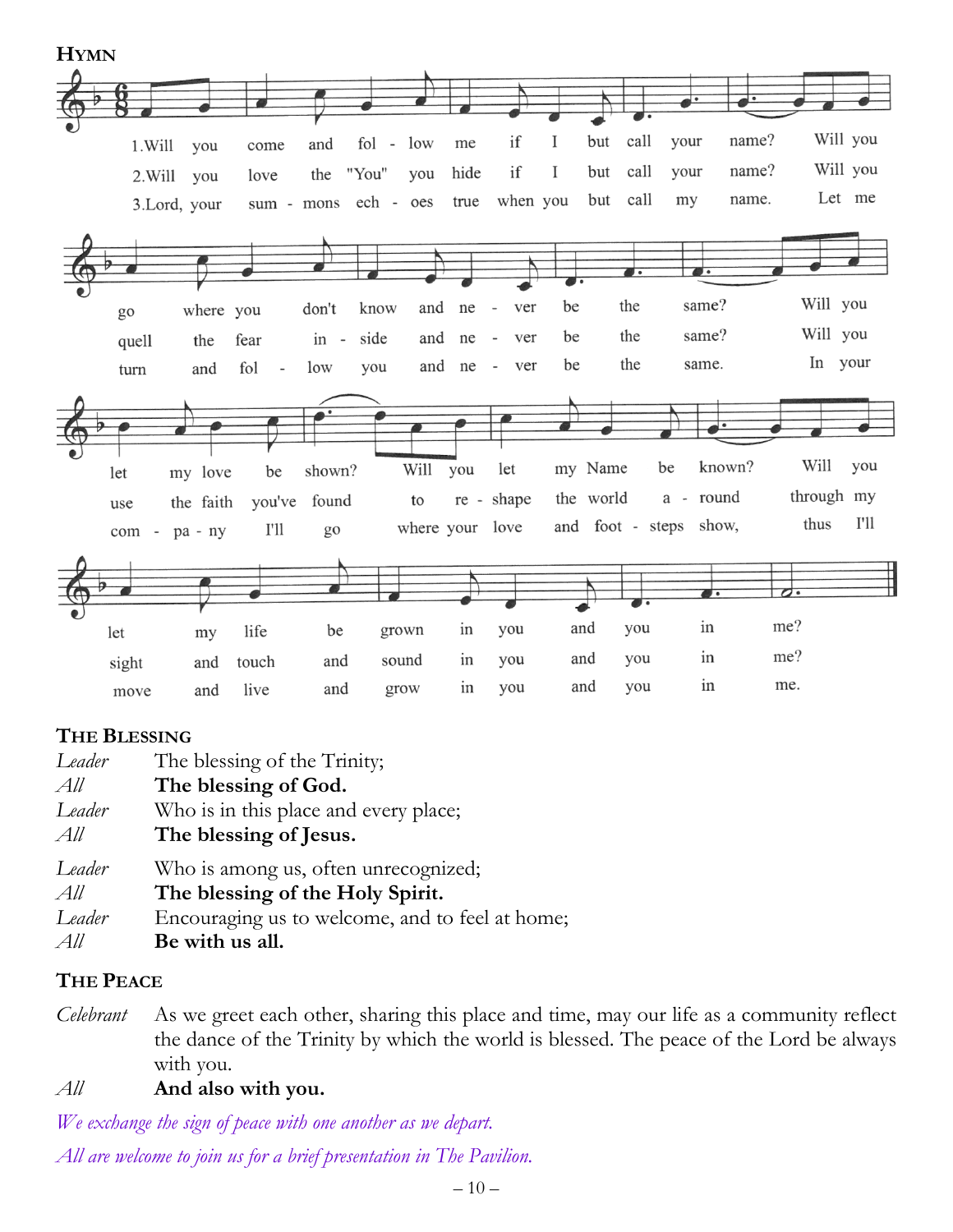# **LENT 2022 AT GRACE CHURCH**

**Wednesdays at 12 Noon** *Spoken Holy Eucharist with a brief homily in the church.*

**Thursdays at Noon Concerts**

**April 7:** Theodore Cheng, Organ *Graduate Student in Organ Performance, Yale University*

**Thursday 'Celtic' Eucharists – 6:00 PM**

*A short, sung Eucharist service with music and prayers from the Celtic tradition and a brief sermon preached by a lay person. A brief presentation in The Pavilion follows.*

> *Upcoming Lay Preacher* **April 7:** Drake Douglas

**Fridays during Lent (March 4 – April 8) 12 Noon – 12:30 PM The Way of the Cross**

*A short liturgy in which participants walk to 14 stations posted throughout the church commemorating Christ's journey to Mount Calvary and his death on the Cross.*